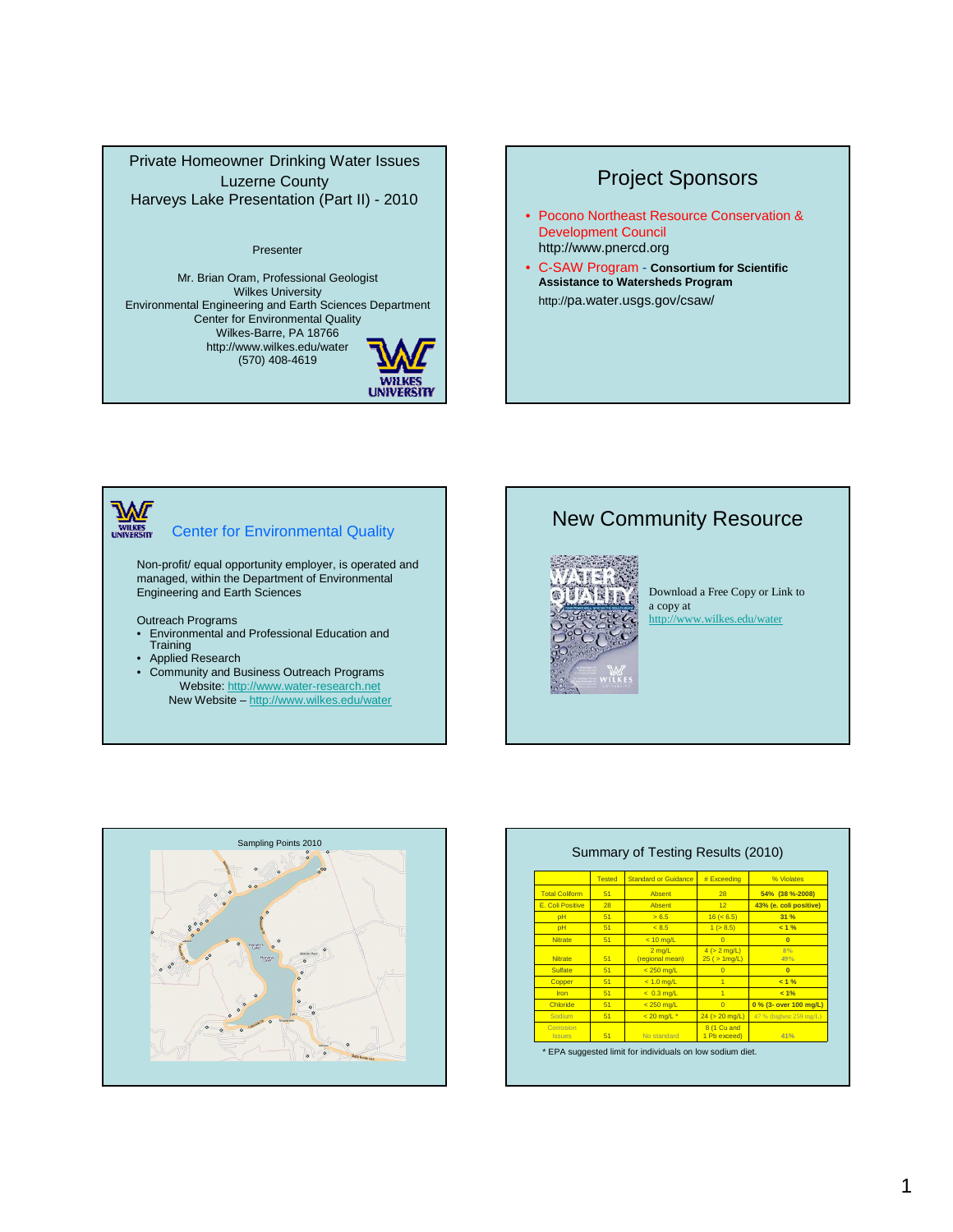

# Recommendations After the Water Has Been Tested

- Evaluate Existing Source
- Maintenance and Inspection of System
- Repair Existing Source
- Pollution Control Measures
- Treatment- POU, POE, or other

Explore all of them before taking action- FINAL ACTION!





# Hydrogen Sulfide

- Hot water only?
	- Adjust water heater to a temperature of 140-160 <sup>o</sup>F for 6 to<br>24 hours and then flush
	- remove or replace rod in heater (Warranty Issues)
- Carbon Filtration- no bacterial problem
- Chlorination/ Contact Tank / Filtration
- Aeration- no bacterial problem
- Oxidizing filter- manganese greensand
- Shock disinfection may solve or temporarily solve this problem

### Whole House Treatment

Point of Entry (POE)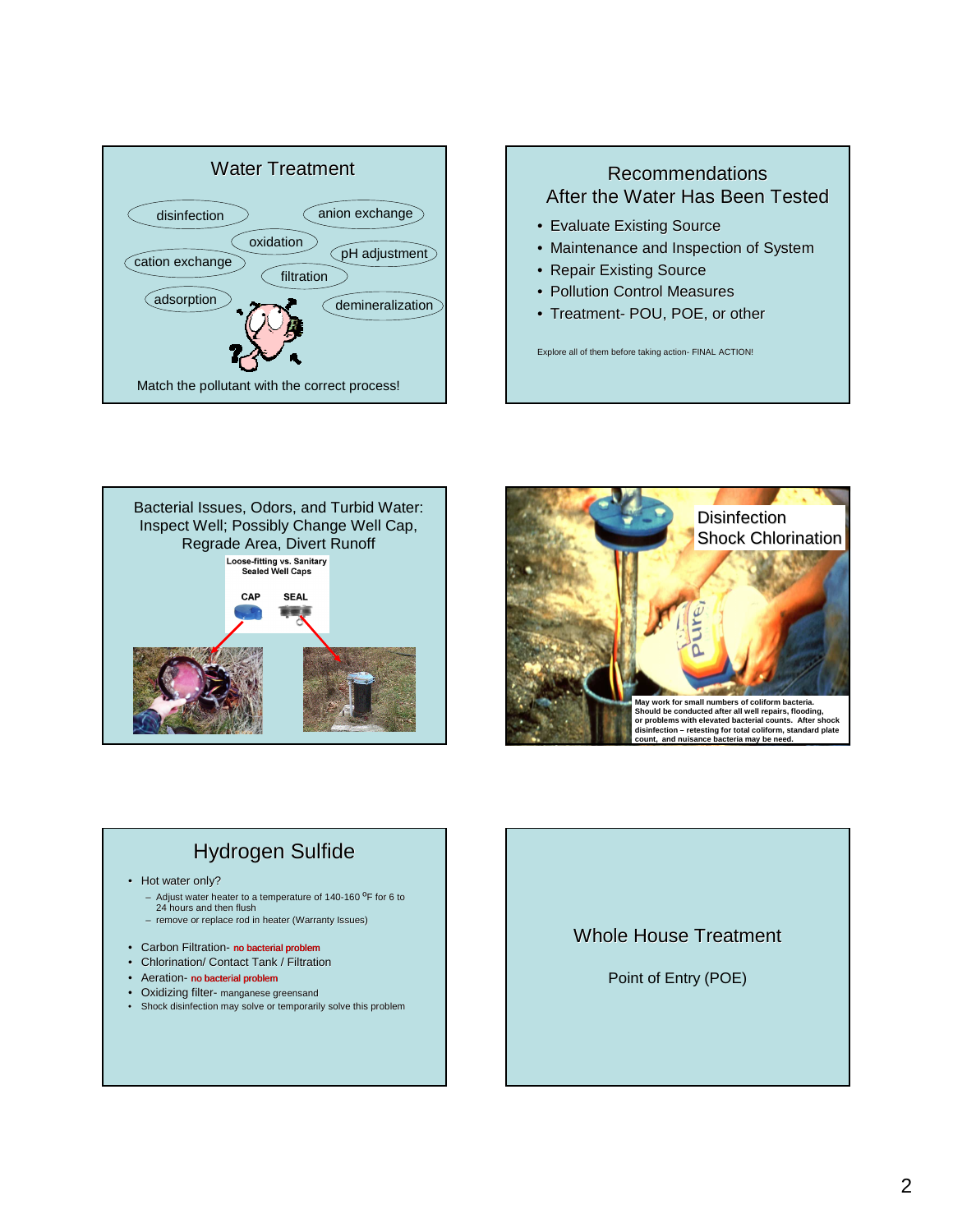





### Ozone **Acid (Corrosive Water)** Control



Use this unit if existing pH is 6.0 or greater.

Target pH is 6.9 to 7.0 use limestone.

Target pH is higher - use magnesia (magnesium oxide)

### pH adjustment- Low pH Chemical Pump May require a reaction tank to provide contact time. Use sodium carbonate

orage Ta

(soda ash) when pH is  $\geq 4.0$  to 6.8

> When < 4.0, use caustic soda (sodium hydroxide)

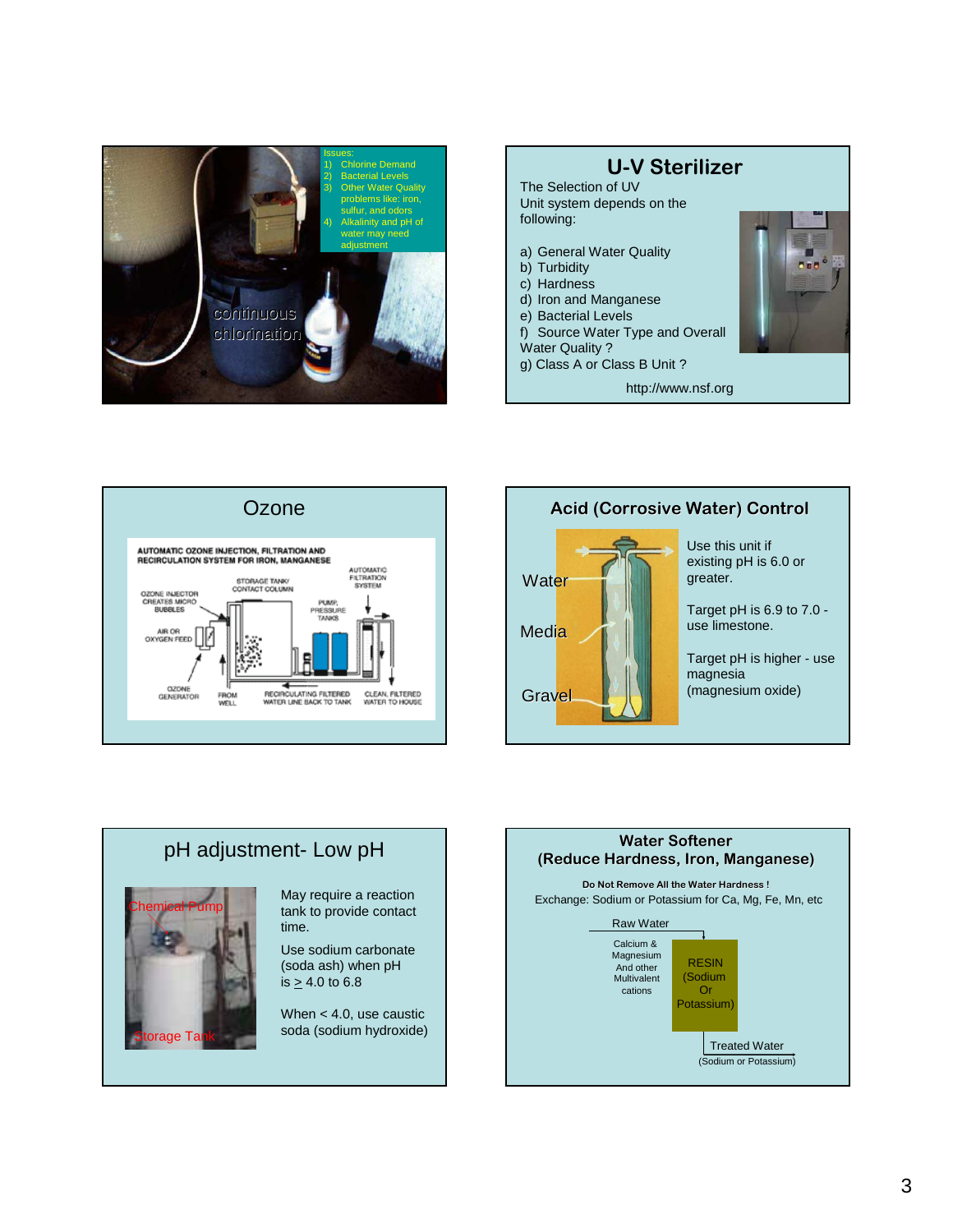







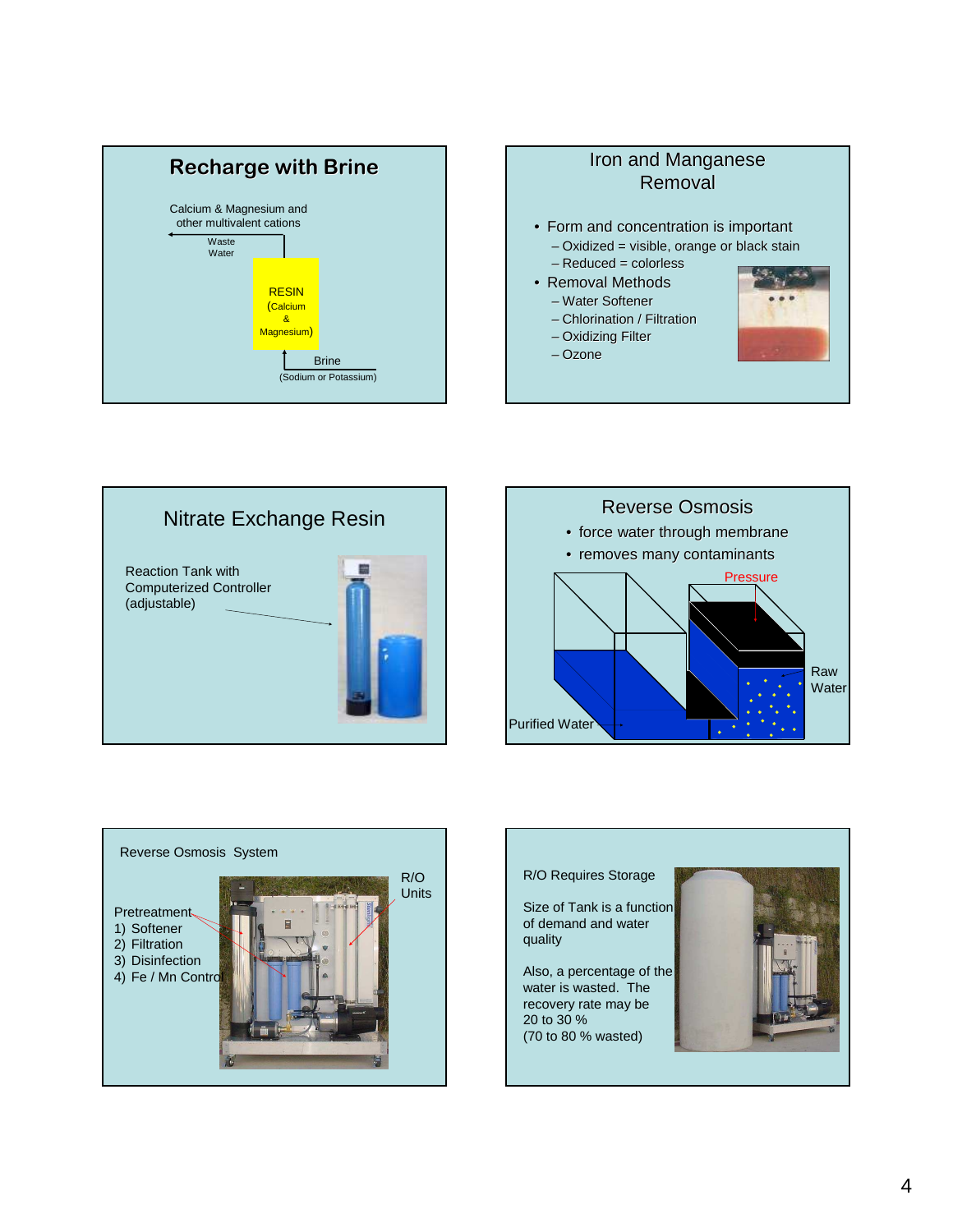#### Before You Buy Treatment Equipment Get the Facts- Not the Sales Pitch

- Have your water tested by a reputable accredited, approved, and/or certified lab
	- Don't rely on in-home water test results.
	- Don't rely on free water tests.
- Consult unbiased water quality experts and get multiple quotes for a system.
- Explore all alternatives – Well rehabilitation, New source, Local Pollution Control, Maintenance

#### Tips for Buying Treatment Equipment

- Seek reputable companies that have been around
- Ask for customer references
- Research company history
- Beware of hard sale techniques (scare tactics)
- Ask about maintenance requirements
- Get a detailed warranty
- Look for NSF and WQA certification • EPA certification means nothing
- Get everything in writing!
- If it sounds too good it is!

Marcellus Shale Black Gold ?





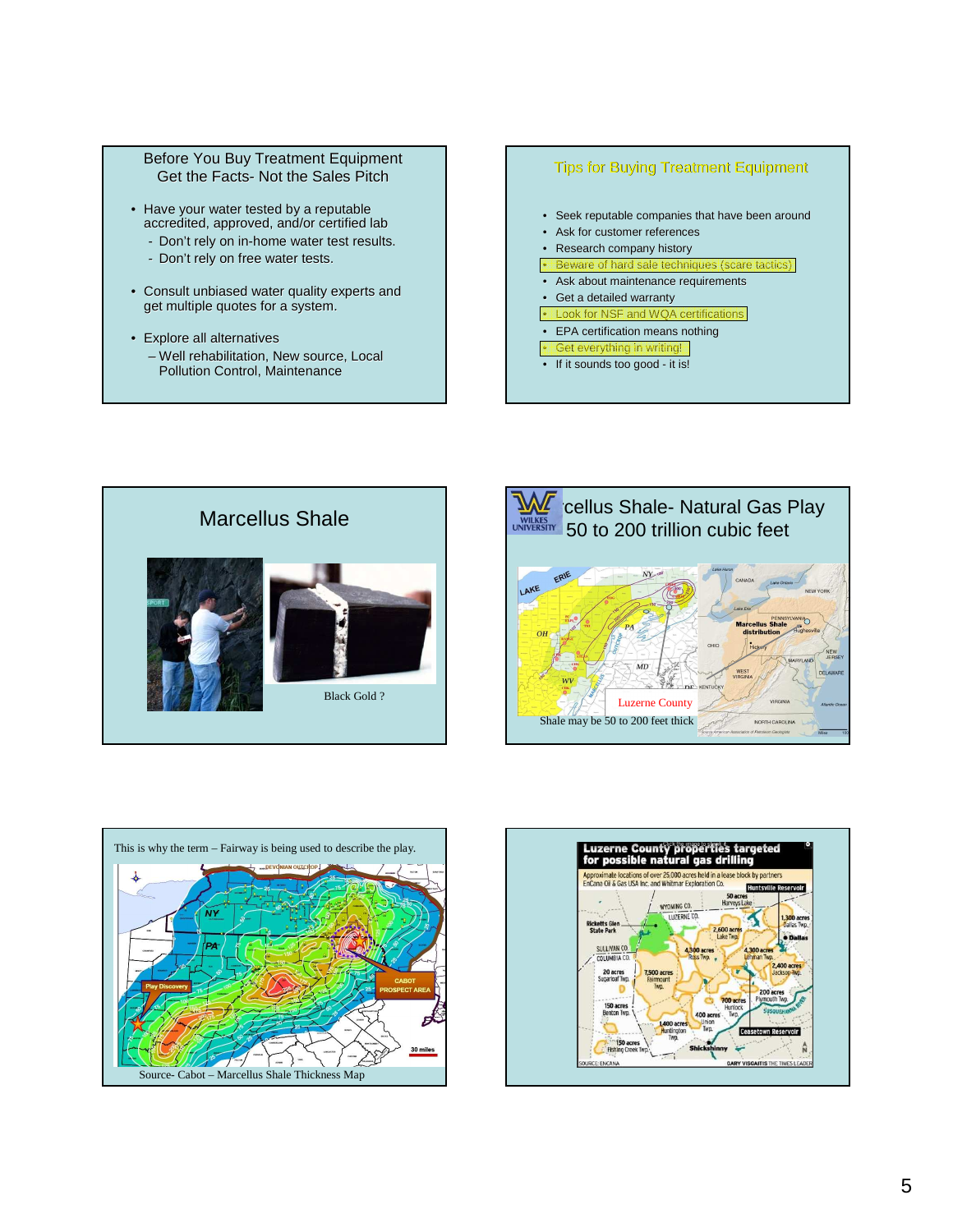







#### Background Testing and Baseline (Work as a Community !)

- This requires chain-of-custody and the use of third party collectors.
- Sample collectors are either representatives of the certified laboratories and<br>other professionals that are authorized by the laboratory to collect and deliver<br>approved by the laboratory.<br>approved by the laboratory.
- Field testing should be conducted at the time of sampling to determine the well is properly purged.
- Document static water levels, well production capacity, and spring flows.
- Pre Drilling Baseline within 6 months of starting a production well.
- Post Drilling Testing within 6 months of completion.
- Allow the Gas Companies to conduct the necessary baseline testing.

#### Some Recommendations on Baseline Testing – Residents over 1000 feet from Well Site

- Recommendations are for Residential / Private Wells that are outside 1000 feet of the well.
- Recommendations are for Private Wells that are not along a horizontal leg for the gas well.
- Different testing may be needed for springs and surfacewater.
- Pricing listed is based on survey of local certified laboratories, including Kirby Health Center, Seewald, Quantum, Lancaster, and NEEL.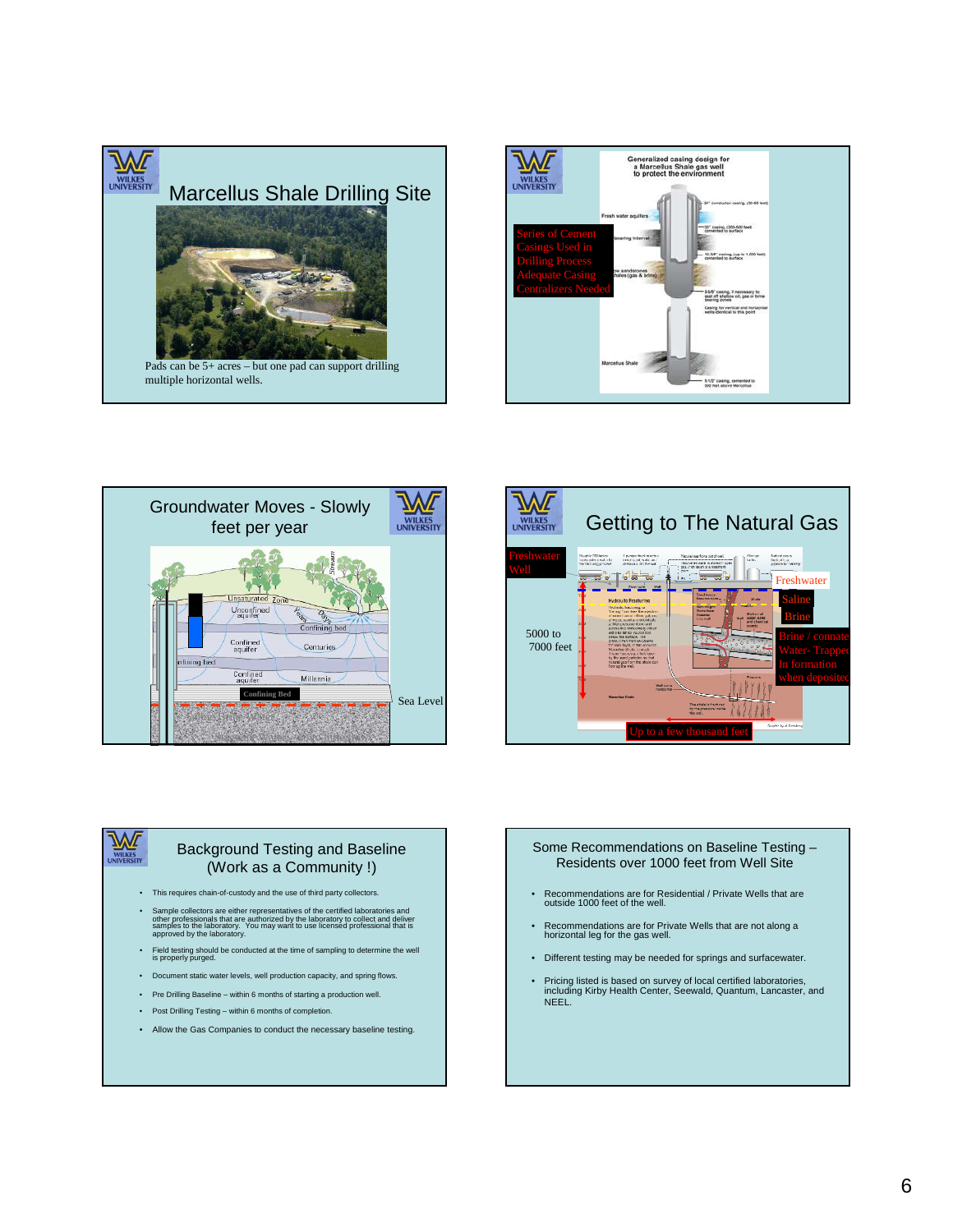### Water Testing Recommendations

- Package # 1 Based on Penn State University Recommendations- Targeting Inorganic Natural High in Area and High in Flowback Water.
- Parameters: total coliform, e. coli, chloride, sodium, barium, bromide, pH, iron, manganese, methane/ethane, and total dissolved solids.
- Laboratory Cost Approximately \$ 300.00 \$375.00/sample.
- Very inadequate This is the minimum!
- After this baseline evaluation  $-$  suggest adding nitrite and nitrate to this testing.

### Water Testing Recommendation

- Package # 2- Includes the Parameters in Package # 1, plus (Based on PADEP Recommendations and Flowback Water Chemistry:
- T. Hardness, Calcium, Magnesium, Selenium, Strontium, Alkalinity, Arsenic, Nitrate, Total Suspended Solids, Sulfate, add Nitrite
- Oil & Grease, Surfactants, 21-VOCs, MTBE
	- Estimated Cost w/o Chain-of-Custody and Collection – **Approximately \$550.00 - \$ 775.00 /sample\*.**
- \*This is based on a survey of labs.



### Water Testing Recommendation Package # 3- Based on Flowback Water Chemistry, Regional Groundwater Normally Corrosive, and Elevated Levels of Radon in Air • Potassium, Sulfide, Ammonia, Acidity, Nickel, Gross Alpha / Beta, Lead, Uranium • Estimated Cost w/o Chain-of-Custody and **Collection** \$ 850.00 - \$ 1000.00 per sample\* This is based on a survey of labs.



### Water Testing Recommendations

**Package # 4 – Comprehensive Testing** 

- **1. Includes all drinking water parameters for a regulated source.**
- **2. Parameters that target Natural Gas, Connate Water, Brine Water, Flowback water that are not part of the Drinking Water Standards**
- **3. Additional Synthetic Organic Compounds**
- **4. This is not for the typical homeowner.**
- **\$ 1850.00 and Up\***

**\*Based on a survey of certified labs.**

# Announcement

- Harvey's Lake Environmental Advisory Council (EAC) is working on putting together information on baseline testing.
- Information will be posted on the Associations Website.
- http://www.harveyslakepa.us/eac.htm